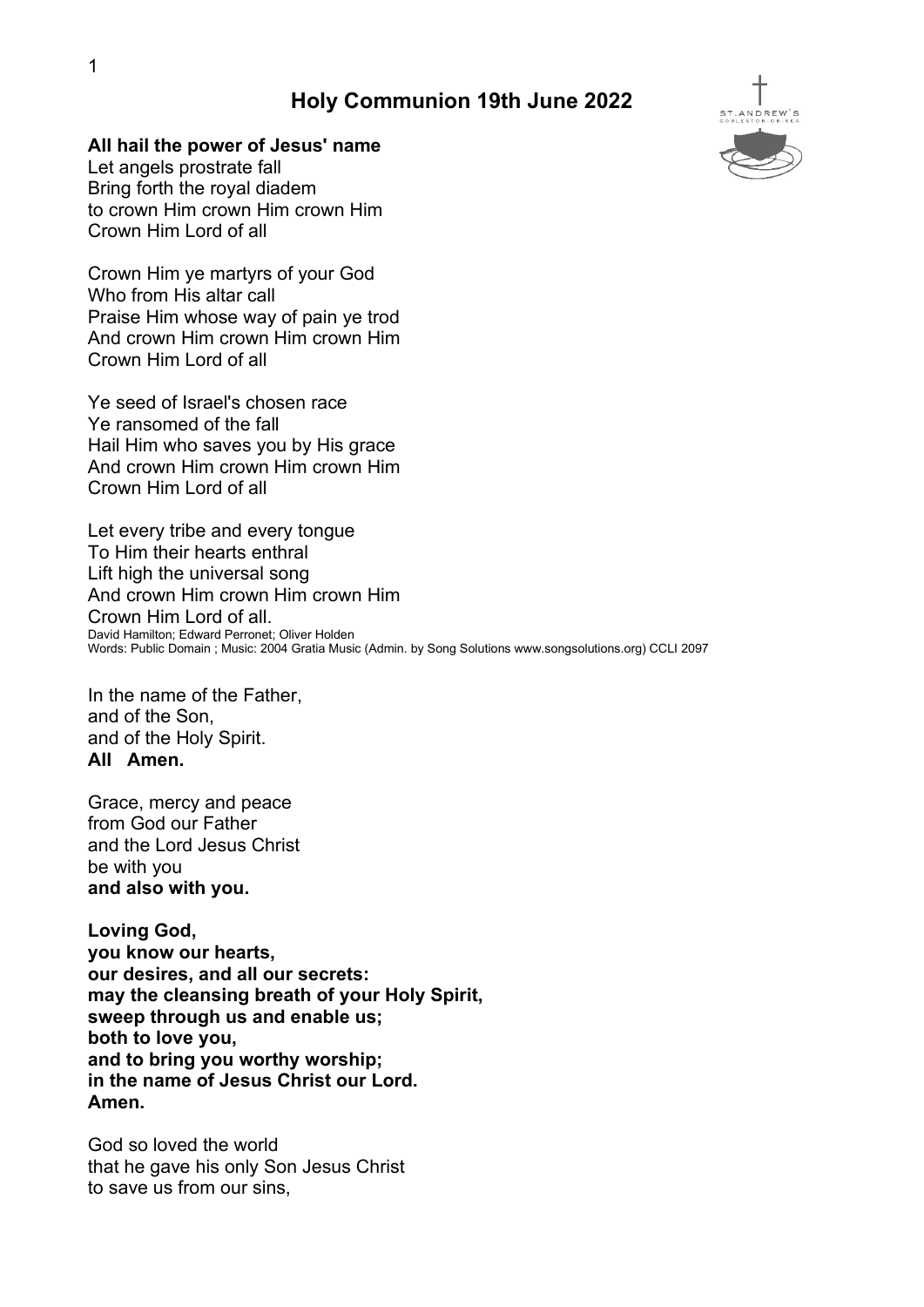to be our advocate in heaven, and to bring us to eternal life.

 Let us confess our sins in penitence and faith, firmly resolved to keep God's commandments and to live in love and peace with all.

Wash me thoroughly from my wickedness and cleanse me from my sin. Lord, have mercy. All Lord, have mercy.

Make me a clean heart, O God, and renew a right spirit within me. Christ, have mercy. All Christ, have mercy.

Cast me not away from your presence And take not your holy Spirit from me. Lord, have mercy.

#### All Lord, have mercy.

May almighty God, have mercy on you, Forgive you your sins, and bring you to everlasting life. All Amen.

Glory to God in the highest, and peace to his people on earth. Lord God, heavenly King, almighty God and Father, we worship you, we give you thanks, we praise you for your glory.

Lord Jesus Christ, only Son of the Father, Lord God, Lamb of God, you take away the sin of the world: Have mercy on us; you are seated at the right hand of the Father: receive our prayer.

For you alone are the Holy One, you alone are the Lord, you alone are the Most High, Jesus Christ, with the Holy Spirit, in the glory of God the Father. Amen.

#### The Collect

Let us pray to know God better and to grow in our faith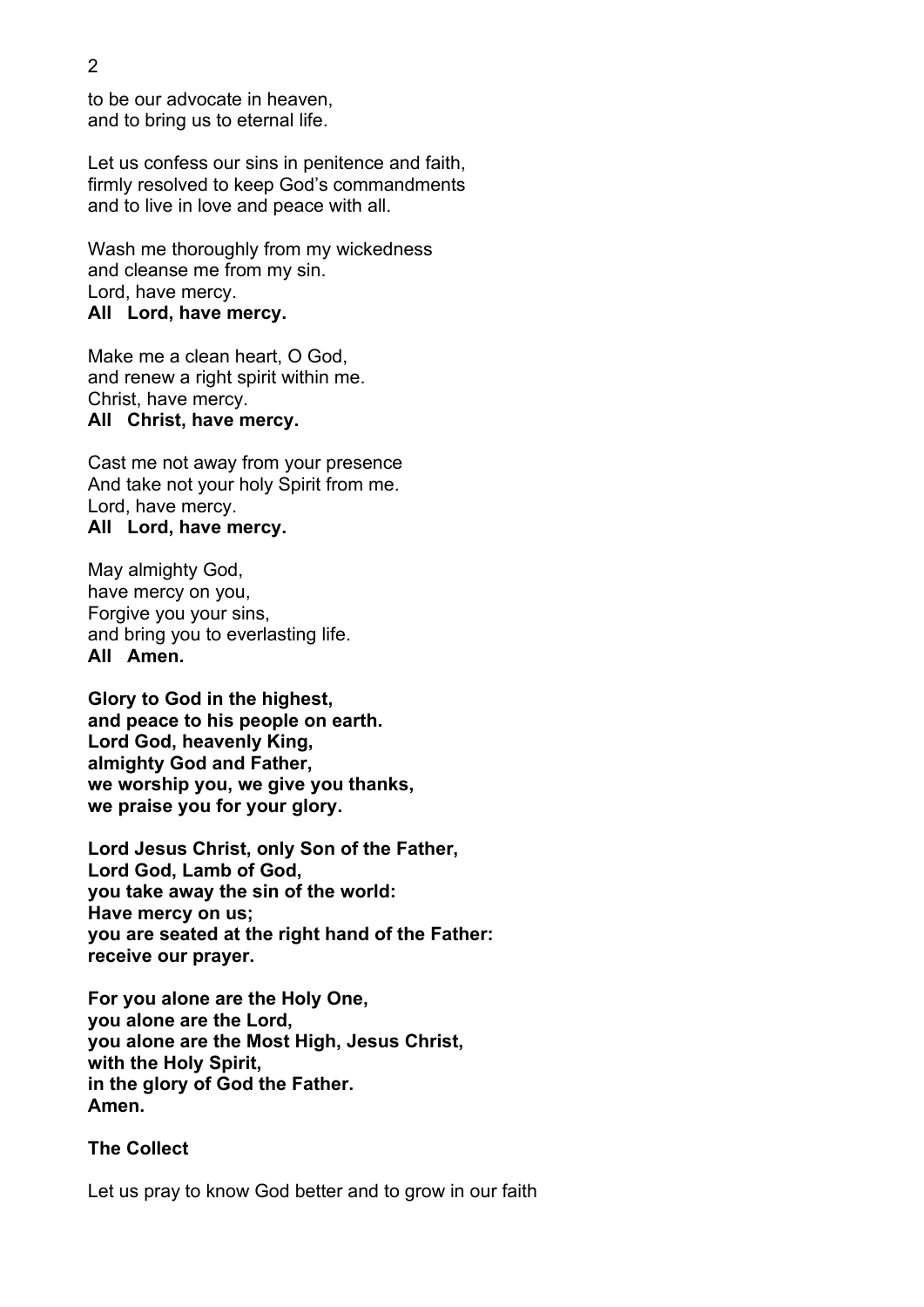3

O God, the strength of all those who put their trust in you, mercifully accept our prayer and, because through the weakness of our mortal nature we can do no good thing without you, grant us the help of your grace, that in the keeping of your commandments we may please you both in will and deed; through Jesus Christ your Son our Lord, who is alive and reigns with you, in the unity of the Holy Spirit, one God, now and for ever. All Amen

# Galatians 3: 23-29

Before the coming of this faith, we were held in custody under the law, locked up until the faith that was to come would be revealed. So the law was our guardian until Christ came that we might be justified by faith. Now that this faith has come, we are no longer under a guardian. So in Christ Jesus you are all children of God through faith, for all of you who were baptised into Christ have clothed yourselves with Christ. There is neither Jew nor Gentile, neither slave nor free, nor is there male and female, for you are all one in Christ Jesus. If you belong to Christ, then you are Abraham's seed, and heirs according to the promise.

This is the word of the Lord. Thanks be to God.

## Take my life and let it be

Dedicated to your praise Lord I freely give to you Every moment of my days

Take my hands to show your love For the broken and the lost Guide my feet to follow Christ In the shadow of the cross

Take my voice and let me sing Always only for my King Take my lips and may they always Bring you praise

Chorus I'm all yours I'm all yours my Lord All I am every part I'm all yours I'm all yours my Lord Take my life. Matt Osgood - RESOUNDworship.org (Admin. by Jubilate Hymns Ltd) CCLI 2097

Hear the Gospel of our Lord Jesus Christ according to Luke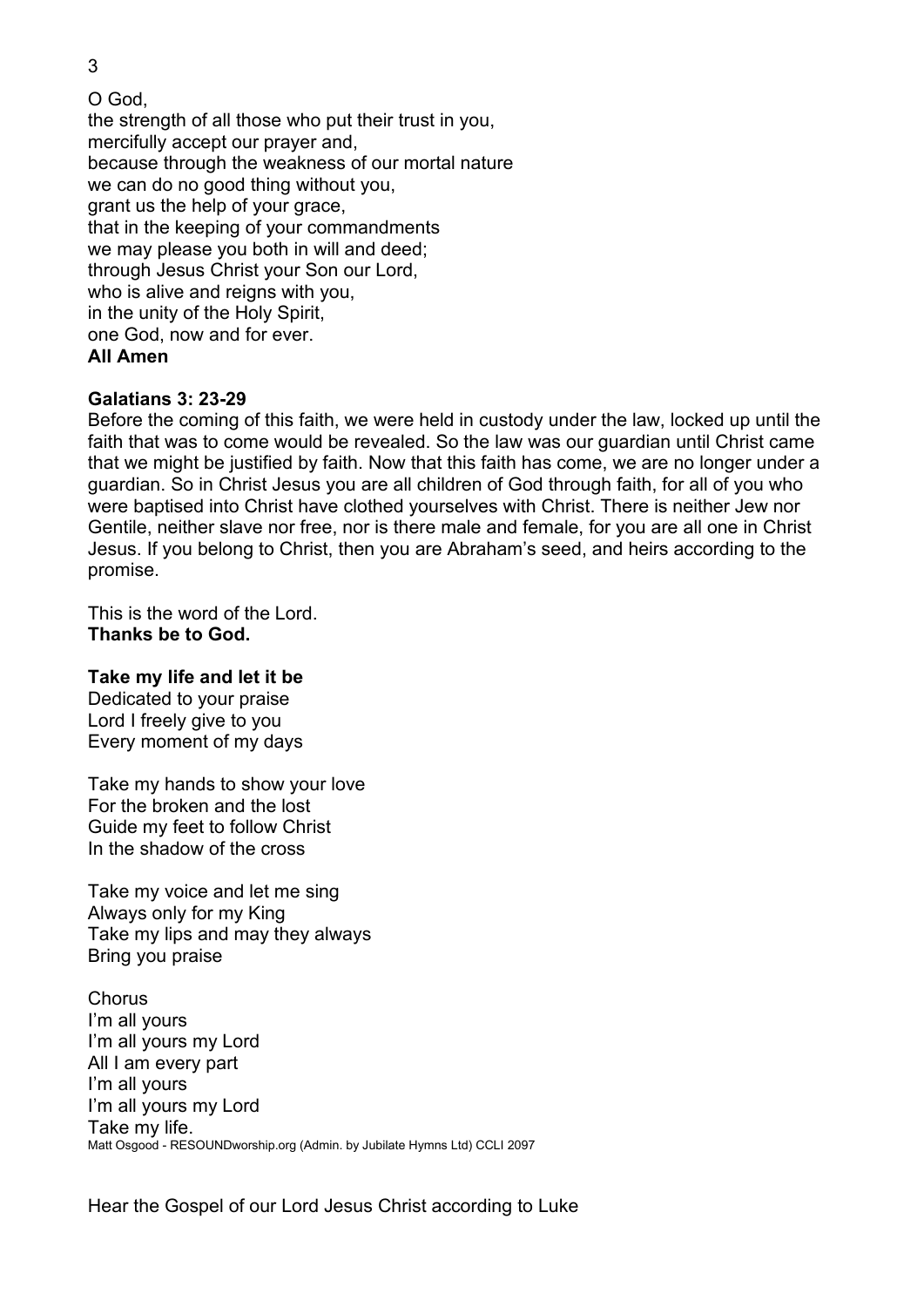## Glory to you, O Lord.

## Luke 8:26-39

They sailed to the region of the Gerasenes, which is across the lake from Galilee. When Jesus stepped ashore, he was met by a demon-possessed man from the town. For a long time this man had not worn clothes or lived in a house, but had lived in the tombs. When he saw Jesus, he cried out and fell at his feet, shouting at the top of his voice, "What do you want with me, Jesus, Son of the Most High God? I beg you, don't torture me!"

For Jesus had commanded the impure spirit to come out of the man. Many times it had seized him, and though he was chained hand and foot and kept under guard, he had broken his chains and had been driven by the demon into solitary places. Jesus asked him, "What is your name?" "Legion," he replied, because many demons had gone into him. And they begged Jesus repeatedly not to order them to go into the Abyss.

A large herd of pigs was feeding there on the hillside. The demons begged Jesus to let them go into the pigs, and he gave them permission. When the demons came out of the man, they went into the pigs, and the herd rushed down the steep bank into the lake and was drowned. When those tending the pigs saw what had happened, they ran off and reported this in the town and countryside, and the people went out to see what had happened. When they came to Jesus, they found the man from whom the demons had gone out, sitting at Jesus 'feet, dressed and in his right mind; and they were afraid.

Those who had seen it told the people how the demon-possessed man had been cured. Then all the people of the region of the Gerasenes asked Jesus to leave them, because they were overcome with fear. So he got into the boat and left. The man from whom the demons had gone out begged to go with him, but Jesus sent him away, saying, "Return home and tell how much God has done for you." So the man went away and told all over town how much Jesus had done for him.

This is the Gospel of the Lord. Praise to you, O Christ.

## Message

Let us declare our faith In the resurrection of our Lord Jesus Christ

Christ died for our sins in accordance with the scriptures; he was buried; in accordance with the scriptures; afterwards he appeared to his followers and to all the apostles: this we have received, and this we believe. Amen.

#### Intercessions

Christ is our peace He has reconciled us to God In one body by the cross.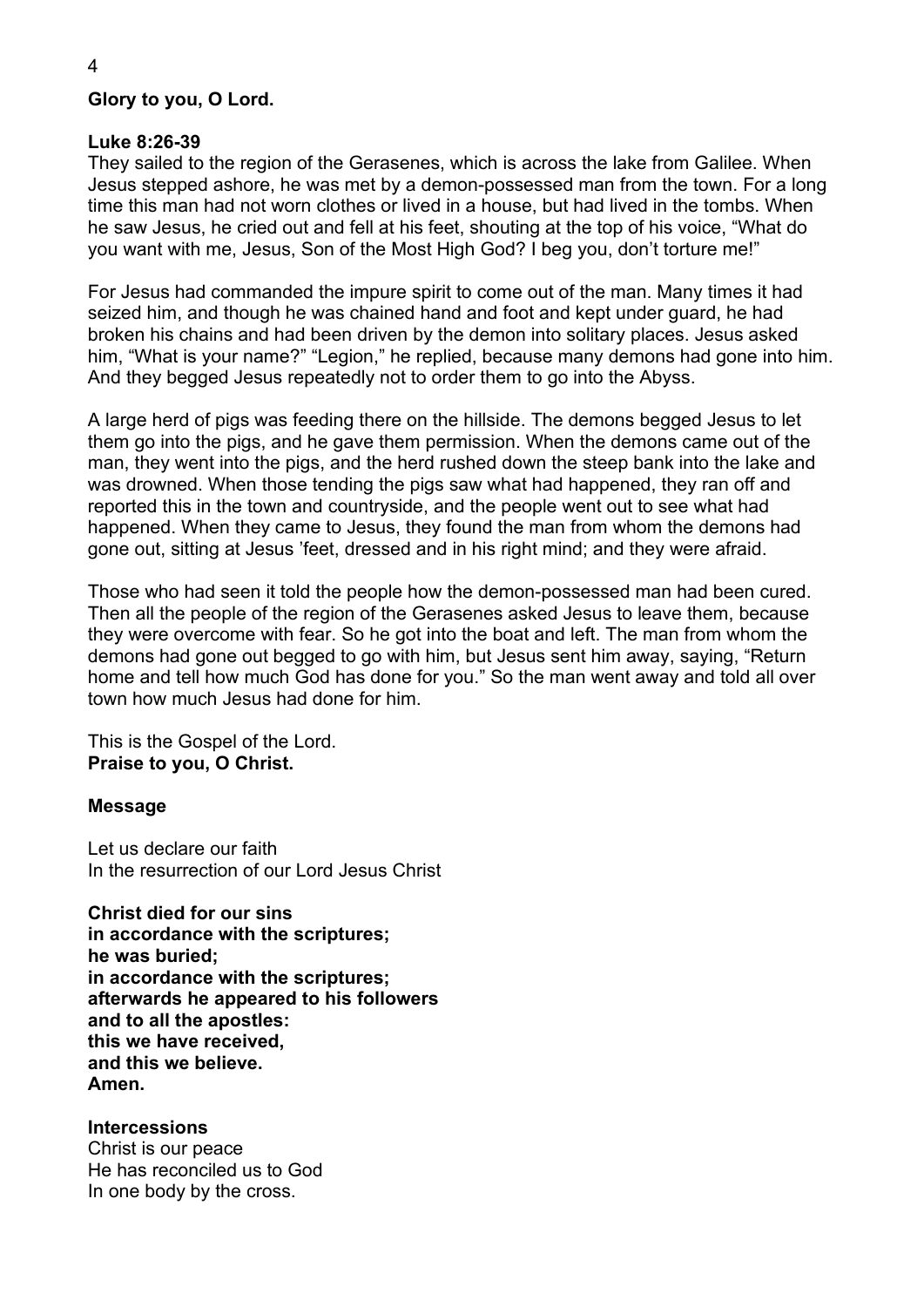We meet in his name and share his peace The peace of the Lord be always with you and also with you.

#### Jesus you call us to this your table

Meeting our hunger With living bread Now as we share in your broken body So our hearts are fed

**Chorus** This is our communion Gathered here in union with you We are one Yours will be the song we sing Evermore remembering your cross And all you've done Until you come

Jesus you draw us to taste your mercy Meeting our thirst With your cup of wine Now by your blood you declare us holy Filled with life divine

Jesus you send us to love and serve you Meeting the world With your truth and grace Now by your Spirit you lead us onward To your glorious praise 2017 Joel Payne - RESOUNDworship.org (Admin. by Jubilate Hymns Ltd) CCLI 2097

Be present, be present, Lord Jesus Christ, Our risen high priest:

Make yourself known in the breaking of bread Amen.

The Lord is here. His Spirit is with us.

Lift up your hearts. We lift them to the Lord.

Let us give thanks to the Lord our God. It is right to give thanks and praise.

Father, you made the world and love your creation. You gave your Son Jesus Christ to be our Saviour. His dying and rising have set us free from sin and death.

## 5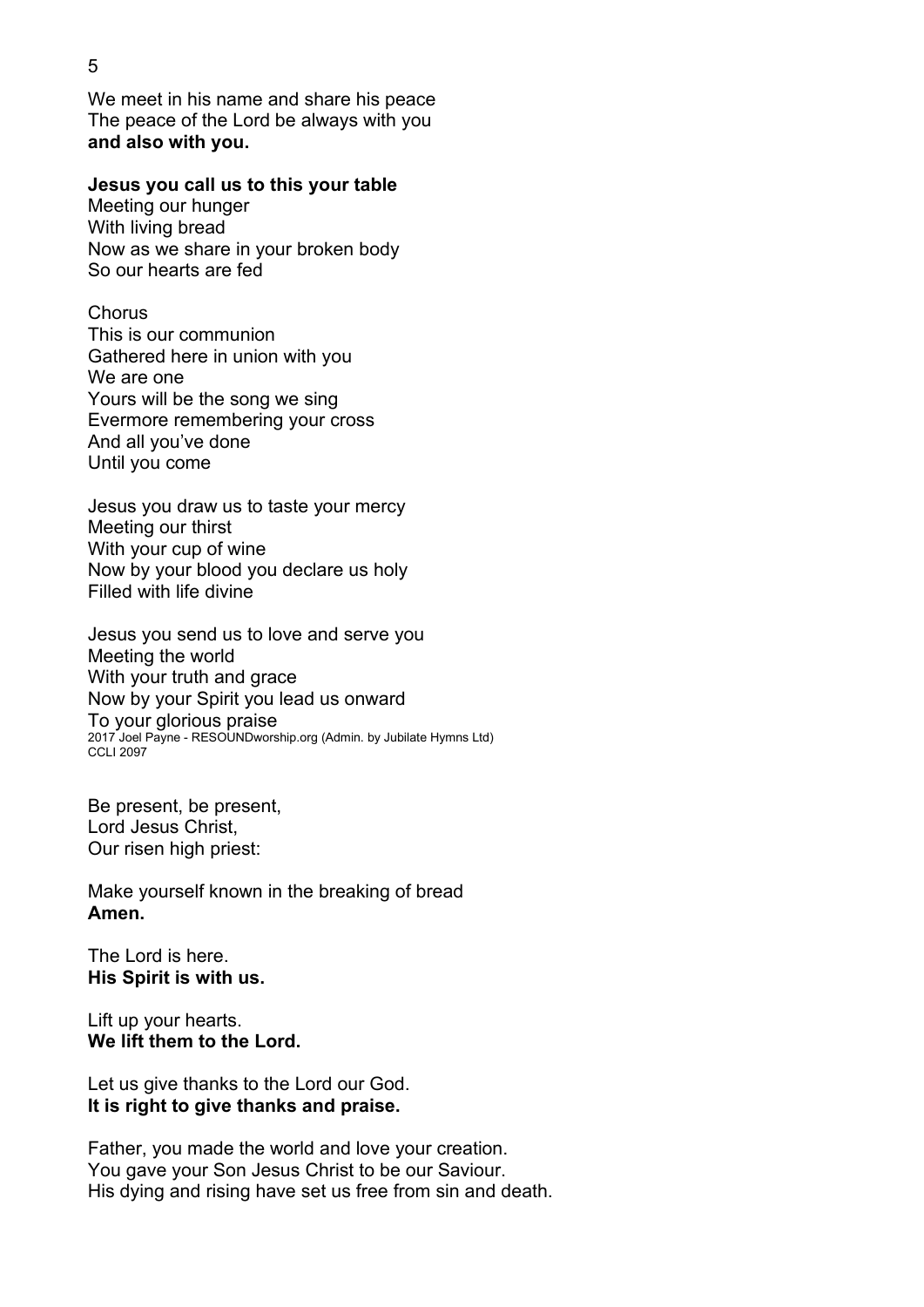And so we gladly thank you, with saints and angels praising you, and saying:

Holy, holy, holy Lord, God of power and might, Heaven and earth are full of your glory.

Hosanna in the highest. Blessed is he who comes in the name of the Lord. Hosanna in the highest.

We praise and bless you, loving Father, through Jesus Christ, our Lord; and as we obey his command, send your Holy Spirit, that broken bread and wine out poured may be for us the body and blood of your dear Son.

 On the night before he died he had supper with his friends and, taking bread, he praised you. He broke the bread, gave it to them and said: Take, eat; this is my body which is given for you; do this in remembrance of me.

 When supper was ended he took the cup of wine. Again he praised you, gave it to them and said: Drink this, all of you; this is my blood of the new covenant, which is shed for you and for many for the forgiveness of sins. Do this, as often as you drink it, in remembrance of me.

So, Father, we remember all that Jesus did, in him we plead with confidence his sacrifice made once for all upon the cross. Bringing before you the bread of life and cup of salvation, we proclaim his death and resurrection until he comes in glory.

Praise to you, Lord Jesus: Dying you destroyed our death, rising you restored our life: Lord Jesus, come in glory.<br>As our Saviour taught us, so we pray

Our Father in heaven, hallowed be your name, your kingdom come, your will be done, on earth as in heaven. Give us today our daily bread. Forgive us our sins as we forgive those who sin against us. Lead us not into temptation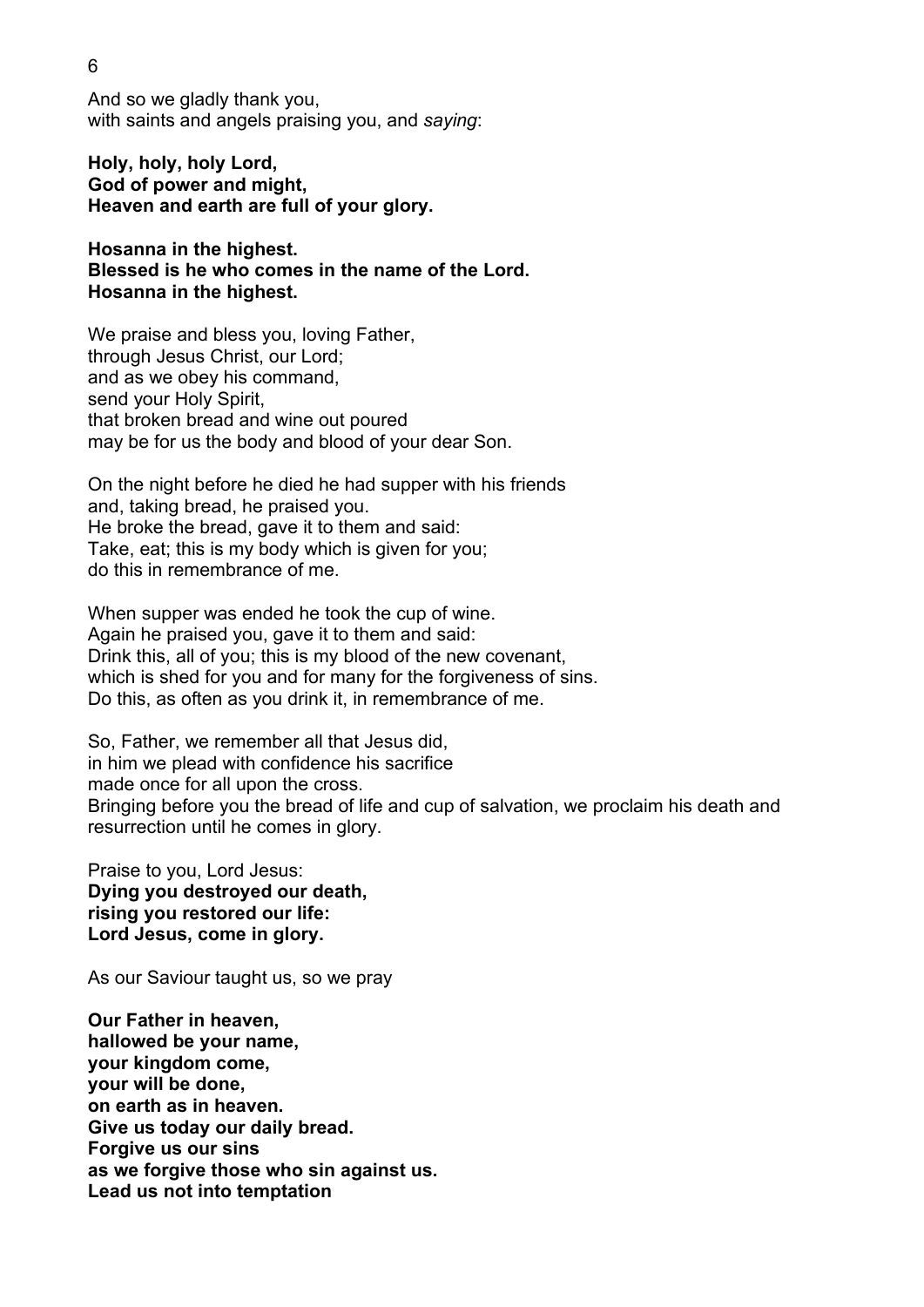7

but deliver us from evil. For the kingdom, the power, and the glory are yours now and for ever. Amen.

We break this bread to share in the body of Christ. Though we are many, we are one body, because we all share in one bread.

God's holy gifts for God's holy people. Jesus Christ is holy, Jesus Christ is Lord, to the glory of God the Father.

Most merciful Lord, your love compels us to come in. Our hands were unclean, our hearts were unprepared; we were not fit even to eat the crumbs from under your table. But you, Lord, are the God of our salvation, and share your bread with sinners. So cleanse and feed us with the precious body and blood of your Son, that he may live in us and we in him; and that we, with the whole company of Christ, may sit and eat in your kingdom. Amen.

Administration of Communion

Almighty God, we thank you for feeding us with the body and blood of your Son Jesus Christ. Through him we offer you our souls and bodies to be a living sacrifice. Send us out in the power of your Spirit to live and work to your praise and glory. Amen

## Guide me O Thou great Redeemer

Pilgrim through this barren land I am weak but Thou art mighty Hold me with Thy pow'rful hand Bread of heaven Bread of heaven Feed me now and ever more Feed me now and ever more